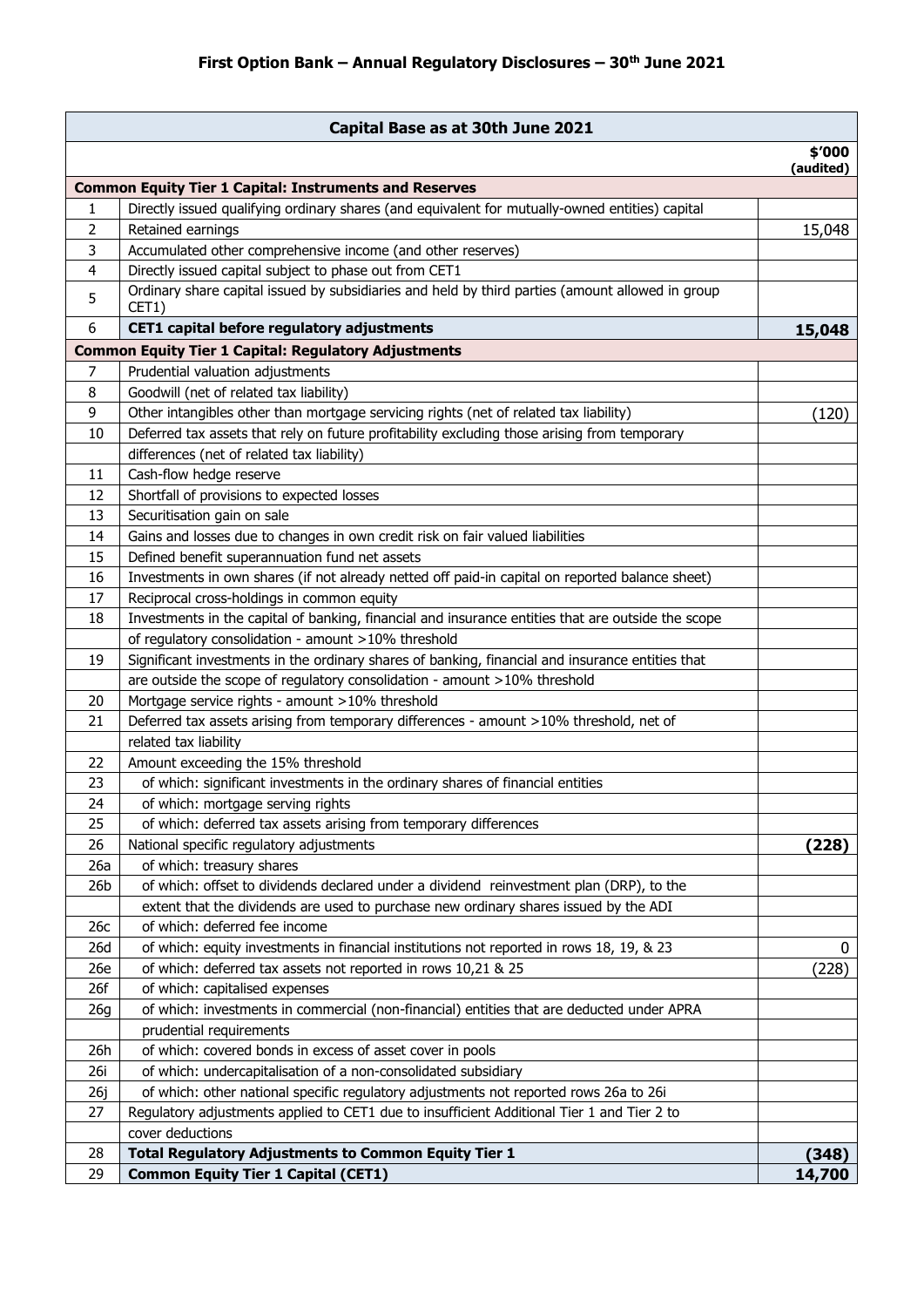## **First Option Bank – Annual Regulatory Disclosures – 30th June 2021**

|                                                          | <b>Additional Tier 1 Capital: Instruments</b>                                                                                                                                                                                                                               |             |
|----------------------------------------------------------|-----------------------------------------------------------------------------------------------------------------------------------------------------------------------------------------------------------------------------------------------------------------------------|-------------|
| 30                                                       | Directly issued qualifying Additional Tier 1 instruments                                                                                                                                                                                                                    |             |
| 31                                                       | of which: classified as equity under applicable accounting standards                                                                                                                                                                                                        |             |
| 32                                                       | of which: classified as liabilities under applicable accounting standards                                                                                                                                                                                                   |             |
| 33                                                       | Directly issued capital instruments subject to phase out from Additional Tier 1                                                                                                                                                                                             |             |
| 34                                                       | Additional Tier 1 instruments (and CET1 instruments not included in row 5) issued by subsidiaries                                                                                                                                                                           |             |
|                                                          | and held by third parties (amount allowed in group AT1)                                                                                                                                                                                                                     |             |
| 35                                                       | of which: instruments issued by subsidiaries subject to phase out                                                                                                                                                                                                           |             |
| 36                                                       | AT1 Capital before regulatory adjustments                                                                                                                                                                                                                                   | $\mathbf 0$ |
| <b>Additional Tier 1 Capital: Regulatory Adjustments</b> |                                                                                                                                                                                                                                                                             |             |
| 37                                                       | Investments in own Additional Tier 1 instruments                                                                                                                                                                                                                            |             |
| 38                                                       | Reciprocal cross-holdings in Additional Tier 1 instruments                                                                                                                                                                                                                  |             |
| 39                                                       | Instruments in the capital of banking, financial & insurance entities that are outside the scope of<br>regulatory consolidation, net of eligible short positions where the ADI does not own more the 10% of<br>the issued share capital (amount $> 10\%$ threshold)         |             |
| 40                                                       | Significant investments in the capital of banking, financial & insurance entities that are outside the scope<br>of regulatory consolidation (net of eligible short positions)                                                                                               |             |
| 41                                                       | National specific regulatory adjustments                                                                                                                                                                                                                                    |             |
| 41a                                                      | of which: holdings of capital instruments in group members by other group members on behalf of<br>third parties                                                                                                                                                             |             |
| 41 <sub>b</sub>                                          | of which: investments in the capital of financial institutions that are outside the scope of regulatory<br>consolidations not reported in rows 39 and 40                                                                                                                    |             |
| 41c                                                      | of which: other national specific regulatory adjustments not reported in rows 41a and 41b                                                                                                                                                                                   |             |
| 42                                                       | Regulatory adjustments applied to Additional Tier 1 due to insufficient Tier 2 to cover deductions                                                                                                                                                                          |             |
| 43                                                       | <b>Total regulatory adjustments to Additional Tier 1 Capital</b>                                                                                                                                                                                                            | $\mathbf 0$ |
| 44                                                       | <b>Additional Tier 1 Capital (AT1)</b>                                                                                                                                                                                                                                      | $\mathbf 0$ |
| 45                                                       | Tier 1 Capital (T1 = CET1 + AT1)                                                                                                                                                                                                                                            | 14,700      |
|                                                          | <b>Tier 2 Capital: Instruments and Provisions</b>                                                                                                                                                                                                                           |             |
| 46                                                       | Directly issued qualifying Tier 2 instruments                                                                                                                                                                                                                               |             |
| 47                                                       | Directly issued capital instruments subject to phase out from Tier 2                                                                                                                                                                                                        |             |
| 48                                                       | Tier 2 instruments and (CET1 and AT1 instruments not included in rows 5 or 34) issued by subsidiaries<br>and held by third parties (amount allowed in group T2)                                                                                                             |             |
| 49                                                       | of which: instruments issued by subsidiaries subject to phase out                                                                                                                                                                                                           |             |
| 50                                                       |                                                                                                                                                                                                                                                                             |             |
|                                                          | Provisions                                                                                                                                                                                                                                                                  |             |
| 51                                                       | Tier 2 Capital before regulatory adjustments                                                                                                                                                                                                                                | 453<br>453  |
|                                                          |                                                                                                                                                                                                                                                                             |             |
|                                                          | <b>Tier 2 Capital: Regulatory Adjustments</b>                                                                                                                                                                                                                               |             |
| 52                                                       | Investments in own Tier 2 instruments                                                                                                                                                                                                                                       |             |
| 53                                                       | Reciprocal cross-holdings in Tier 2 instruments                                                                                                                                                                                                                             |             |
| 54                                                       | Investments in the Tier 2 capital of banking, financial and insurance entities that are outside the scope<br>of regulatory consolidation, net of eligible short positions, where the ADI does not own more than<br>10% of the issued share capital (amount > 10% threshold) |             |
| 55                                                       | Significant investments in the Tier 2 capital of banking, financial &                                                                                                                                                                                                       |             |
|                                                          | insurance entities that are outside the scope of regulatory                                                                                                                                                                                                                 |             |
|                                                          | consolidation, net of eligible short positions                                                                                                                                                                                                                              |             |
| 56                                                       | National specific regulatory adjustments                                                                                                                                                                                                                                    |             |
| 56a                                                      | of which: holdings of capital instruments in group members by other group members on behalf of<br>third parties                                                                                                                                                             |             |
| 56b                                                      | of which: investments in the capital of financial institutions that are outside the scope of regulatory<br>consolidations not reported in rows 54 and 55                                                                                                                    |             |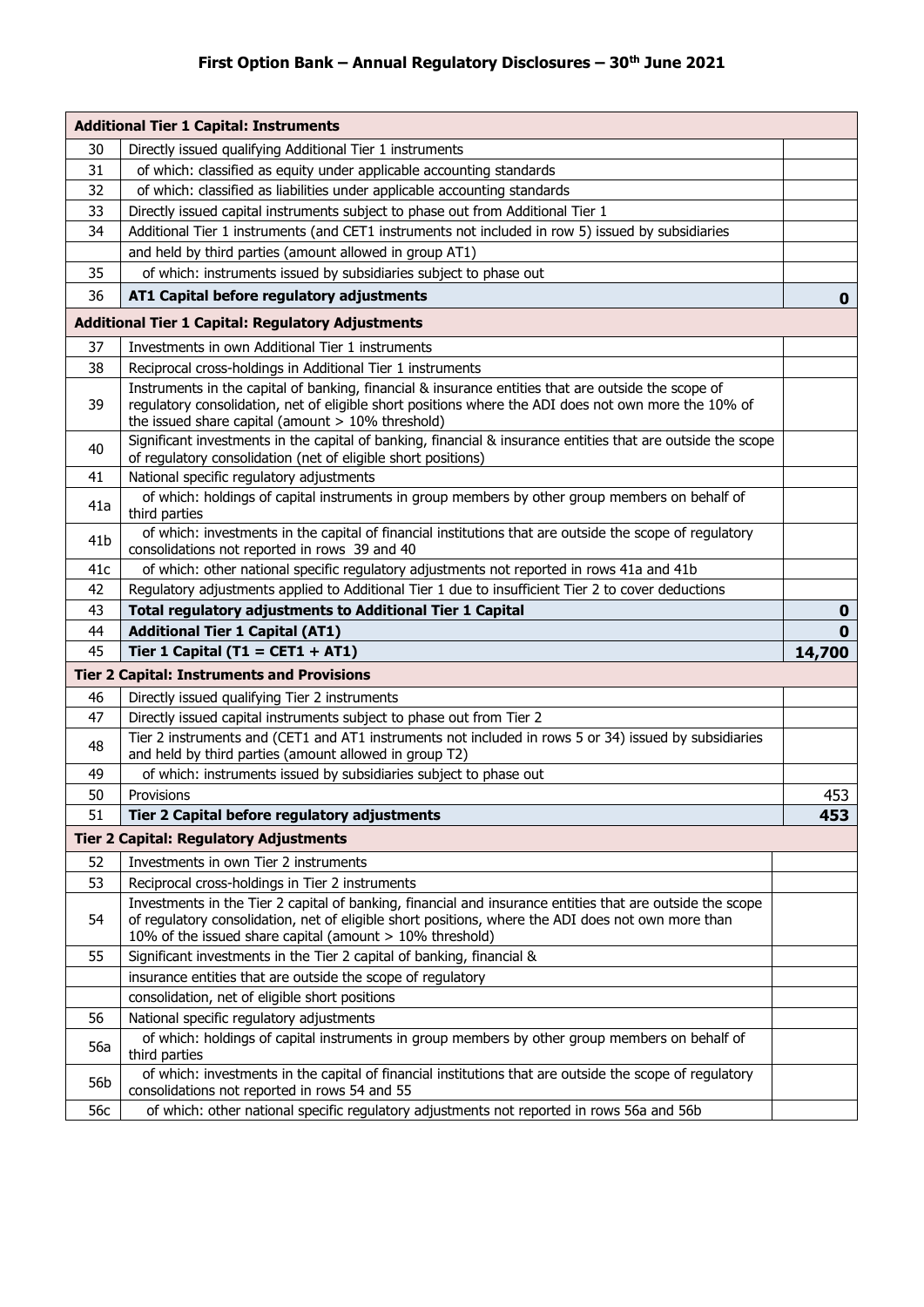| 57                                                                                                        | <b>Total regulatory adjustments to Tier 2 Capital</b>                                                                                           | $\mathbf 0$ |
|-----------------------------------------------------------------------------------------------------------|-------------------------------------------------------------------------------------------------------------------------------------------------|-------------|
| 58                                                                                                        | <b>Tier 2 Capital (T2)</b>                                                                                                                      | 453         |
| 59                                                                                                        | Total Capital (TC = $T1 + T2$ )                                                                                                                 | 15,153      |
| 60                                                                                                        | Total risk-weighted assets based on APRA standards                                                                                              | 104,052     |
|                                                                                                           | <b>Capital Ratios and Buffers</b>                                                                                                               |             |
| 61                                                                                                        | Common Equity Tier 1 (as a % of risk-weighted assets)                                                                                           | 14.13%      |
| 62                                                                                                        | Tier 1 (as a % of risk-weighted assets)                                                                                                         | 14.13%      |
| 63                                                                                                        | Total Capital (as a % of risk-weighted assets)                                                                                                  | 14.56%      |
| 64                                                                                                        | <b>Capital Conservation Buffer</b>                                                                                                              | 2.50%       |
| 65                                                                                                        | of which: capital conservation buffer requirement                                                                                               |             |
| 66                                                                                                        | of which: ADI specific counter cyclical buffer requirements                                                                                     |             |
| 67                                                                                                        | of which: G-SIB buffer requirement (not applicable)                                                                                             |             |
| 68                                                                                                        | <b>CET1 Available to meet Capital Conservation Buffer</b>                                                                                       | 7.00%       |
|                                                                                                           | <b>National minima (if different from Basel III)</b>                                                                                            |             |
| 69                                                                                                        | National Common Equity Tier 1 minimum ratio (if different from Base III minimum)                                                                |             |
| 70                                                                                                        | National Tier 1 minimum ratio (if different from Base III minimum)                                                                              |             |
| 71                                                                                                        | National total capital minimum ratio (if different from Base III minimum)                                                                       |             |
|                                                                                                           | Amount below thresholds for deductions (not risk-weighted)                                                                                      |             |
| 72                                                                                                        | Non-significant investments in the capital of other financial entities                                                                          |             |
| 73                                                                                                        | Significant investments in the ordinary shares of financial entities                                                                            |             |
| 74                                                                                                        | Mortgage servicing rights (net of related tax liability)                                                                                        |             |
| 75                                                                                                        | Deferred tax assets arising from temporary differences (net of related                                                                          |             |
|                                                                                                           | tax liability)                                                                                                                                  |             |
|                                                                                                           | Applicable caps on the inclusion of provisions in Tier 2                                                                                        |             |
| 76                                                                                                        | Provisions eligible for inclusion in Tier 2 in respect of exposures subject to standardised approach<br>(prior to application of cap)           |             |
| 77                                                                                                        | Cap on inclusion of provisions in Tier 2 under standardised approach                                                                            |             |
| 78                                                                                                        | Provisions eligible for inclusion in Tier 2 in respect of exposures subject to internal ratings-based<br>approach (prior to application of cap) |             |
| 79                                                                                                        | Cap for inclusion of provisions in Tier 2 under internal ratings-based approach                                                                 |             |
| Capital instruments subject to phase-out arrangements (only applicable between 1 Jan 2018 and 1 Jan 2022) |                                                                                                                                                 |             |
| 80                                                                                                        | Current cap on CET1 instruments subject to phase out arrangements                                                                               |             |
| 81                                                                                                        | Amount excluded from CET1 due to cap (excess over cap after redemptions and maturities)                                                         |             |
| 82                                                                                                        | Current cap on AT1 instruments subject to phase out arrangements                                                                                |             |
| 83                                                                                                        | Amount excluded from AT1 instruments due to cap (excess over cap after redemptions and maturities)                                              |             |
| 84                                                                                                        | Current cap on T2 instruments subject to phase out arrangements                                                                                 |             |
| 85                                                                                                        | Amount excluded from T2 due to cap (excess over cap after redemptions and maturities)                                                           |             |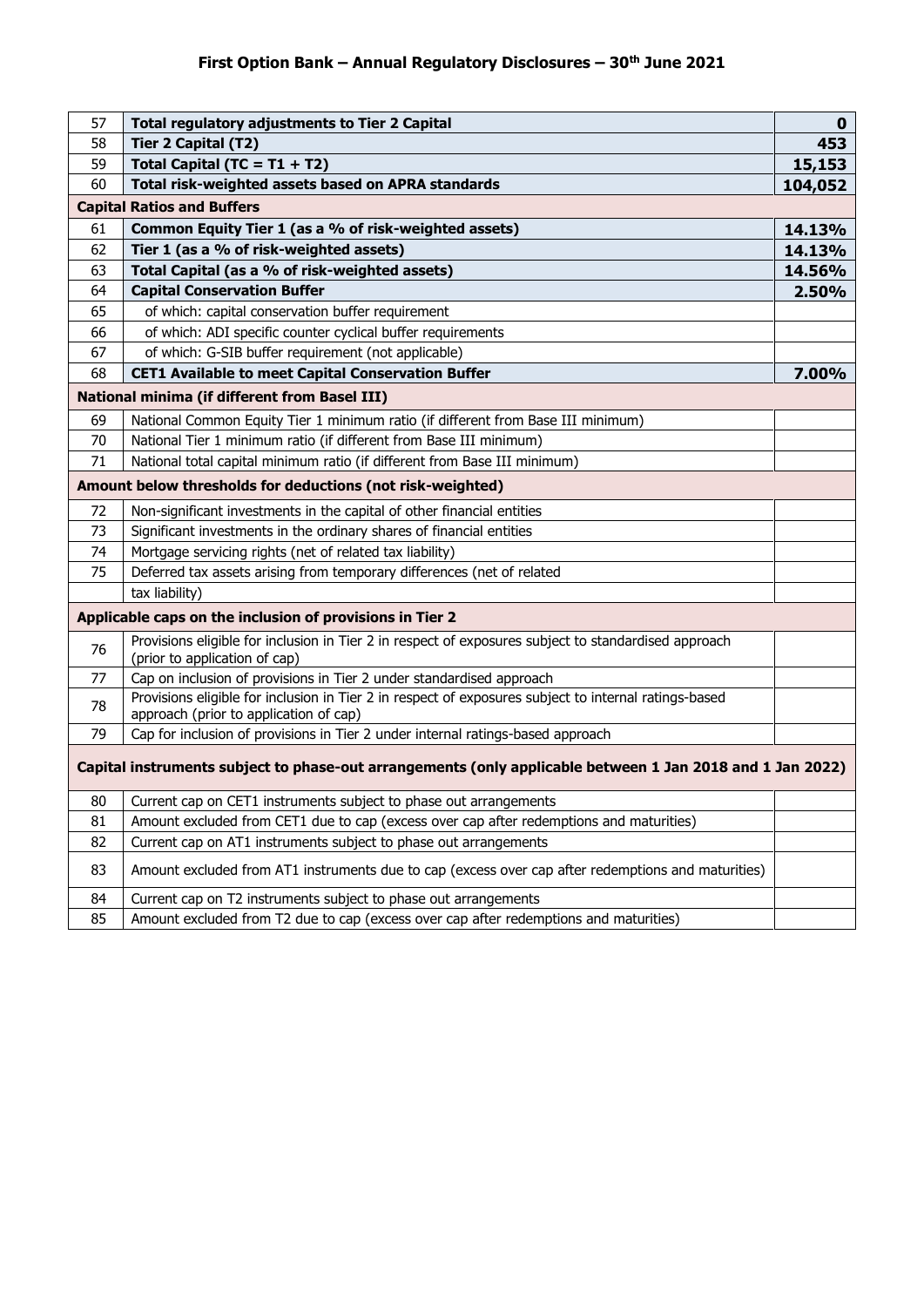| <b>Regulatory Capital Reconciliation</b>     | <b>Balance Sheet</b><br>as per Financial<br><b>Statements</b><br>30-Jun-21 | Under<br>Regulatory<br>Scope of<br>Consolidation<br>30-Jun-21 |
|----------------------------------------------|----------------------------------------------------------------------------|---------------------------------------------------------------|
| <b>Assets</b>                                |                                                                            |                                                               |
| Cash and balances at central banks           | 6,915,878                                                                  | 6,915,878                                                     |
| Loans and advances to banks                  | 50,909,549                                                                 | 50,909,549                                                    |
| Loans and advances to members                | 191,556,080                                                                | 191,556,080                                                   |
| Current and deferred tax assets              | 228,434                                                                    | 228,434                                                       |
| Prepayments, accrued income and other assets | 255,970                                                                    | 255,970                                                       |
| Intangible assets                            | 119,663                                                                    | 119,663                                                       |
| Property, lease, plant and equipment         | 246,484                                                                    | 246,484                                                       |
| <b>Total assets</b>                          | 250,232,058                                                                | 250,232,058                                                   |
| <b>Liabilities</b>                           |                                                                            |                                                               |
| Member deposits                              | 227,672,715                                                                | 227,672,715                                                   |
| Accruals and other liabilities               | 2,754,540                                                                  | 2,754,540                                                     |
| Current tax liability                        | 0                                                                          | 0                                                             |
| Provisions                                   | 728,536                                                                    | 728,536                                                       |
| <b>Borrowings</b>                            | 3,575,179                                                                  | 3,575,179                                                     |
| <b>Total liabilities</b>                     | 234,730,970                                                                | 234,730,970                                                   |
| <b>Shareholders' Equity</b>                  |                                                                            |                                                               |
| Retained earnings                            | 15,501,088                                                                 | 15,501,088                                                    |
| Of which Common Equity Tier 1 Capital        | 15,048,419                                                                 | 15,048,419                                                    |
| Of which Additional Tier 1 Capital           | 0                                                                          | 0                                                             |
| Of which Tier 2 Capital                      | 452,669                                                                    | 452,669                                                       |
| <b>Total shareholders' equity</b>            | 15,501,088                                                                 | 15,501,088                                                    |

## **Main Features of Capital Instruments (Table 2)**

Regulatory capital is limited to Retained Earnings and the General Reserve for Credit Losses. There are no capital instruments issued by First Option Bank.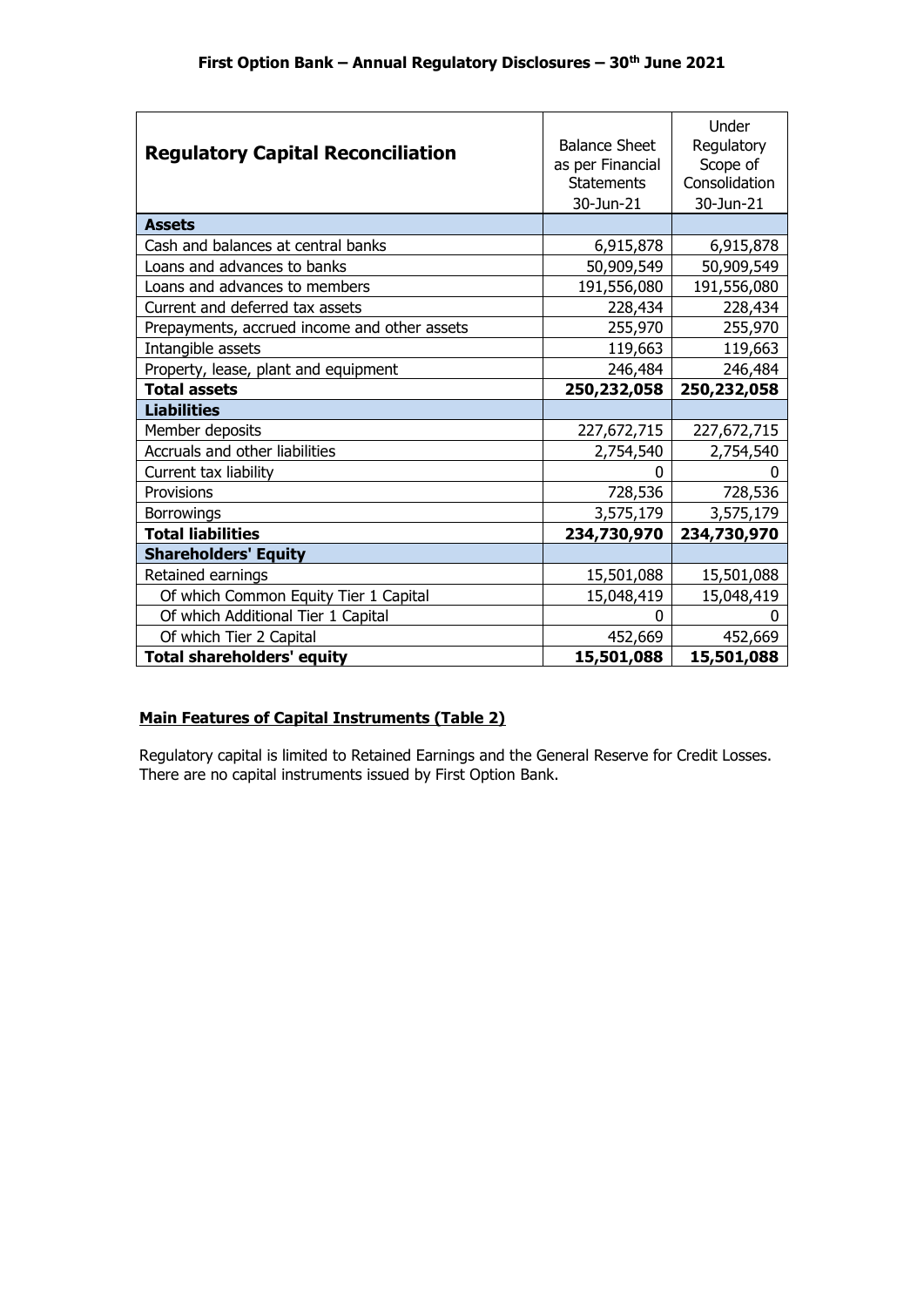## **Remuneration Disclosures – as at 30th June 2021**

Information relating to those that oversee remuneration:

First Option Bank has a Remuneration Committee to oversee the remuneration as per the bank's Remuneration Policy. The remuneration of the Board must be approved by the members in general meeting before being effective.

The Remuneration Committee comprises the Board of Directors of the bank.

For the purposes of APS 330, the management team is divided into:

|                            | Description                                                         | Number |
|----------------------------|---------------------------------------------------------------------|--------|
| <b>Executive directors</b> |                                                                     | Nil    |
| Senior managers            | Managers including the functions of<br>Lending, Risk and Compliance |        |
| Material risk-taker        | Persons subject to bonus or<br>performance based remuneration       | Nil    |

Information relating to the design and structure of remuneration:

The Board of First Option Bank has approved a Remuneration Policy covering the entire organisation. The policy has been established to oversee the remuneration of the senior managers of credit union in line with the requirements of CPS 510 Governance. The policy was last reviewed in December 2020. No major changes were made to the policy.

The risk and compliance area is overseen by the Chief Risk Officer who is on a fixed salary which is evaluated under the Remuneration Policy to ensure that the reporting obligations are not compromised by financial incentives.

How current and future risks are taken into account in the remuneration process:

The Remuneration Policy seeks to ensure that quality employees are employed, and retained and are remunerated in accordance with their responsibilities and experience.

The Remuneration Committee assess the relevant remuneration on a case by case basis to ensure the remuneration reflects the skill and experience of the managers to meet the board expectations and changes in the business proposed by the strategic plan.

How First Option seeks to link performance during a performance measurement period with levels of remuneration:

First Option's performance is impacted by the market conditions at the time and by the level of adherence to its policies, so as to remain within the Board's risk appetite.

First Option does not have a direct link between the performance and remuneration. The Remuneration Committee takes into account a combination of factors, such as financial performance in the economic environment, compliance with regulatory requirements and the results of other strategic goals, in assessing the performance of the CEO.

Adjustments to remuneration to account for longer-term performance:

There are no specific measures taken to reward longer term performance. Remuneration is based on the salary agreed in consultation with the senior manager. There is no deferred remuneration arranged with the managers other than the employee statutory entitlements and award conditions as amended.

Variable remuneration:

There are no elements of variable remuneration at First Option that are pre-determined. A performance bonus may be awarded in the event of exceptional performance.